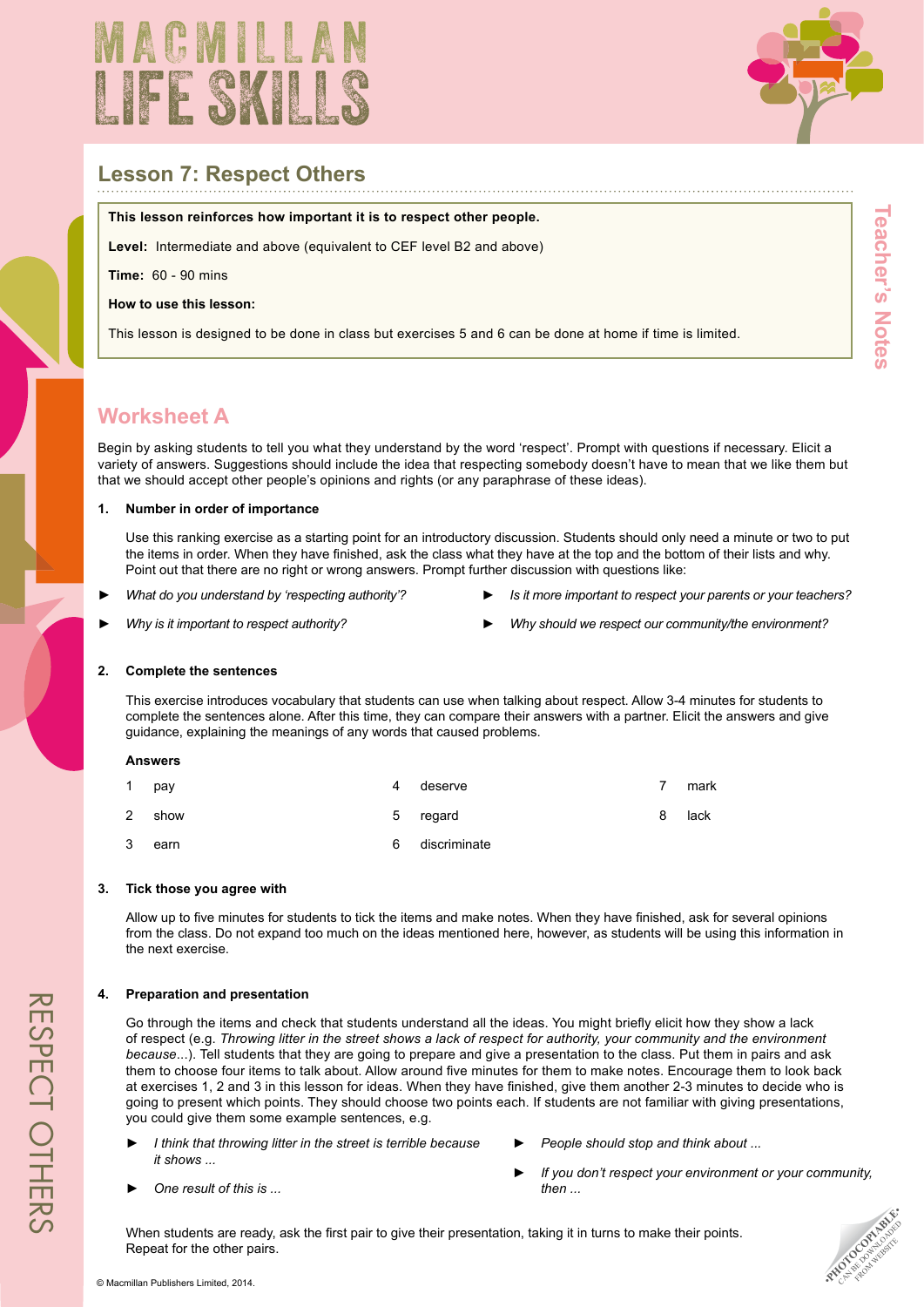



# **Lesson 7: Respect Others**

# **Worksheet B**

**Exercises 5 and 6 can be done at home if you prefer. If done in class, students will need 15-20 minutes to complete the two tasks.**

#### **5. Read the text and answer the questions**

For this exercise, students should work alone, at least initially. You may choose to tell them to compare notes with a partner after they have attempted the task by themselves.

#### **Suggested answers**

- 1 Your opponent is someone you play against but your enemy is someone you hate or you want to fight.
- 2 We have to be prepared to lose sometimes it happens but we should still respect the people we play against.
- 3 It is much less.
- 4 The rules of the game and the referee's decisions.
- 5 To highlight the need to avoid discrimination.

#### **6. Find words and phrases**

This exercise can be done in pairs if you prefer. Encourage students to use the context to check that they have found the correct answers.

#### **Answers**

| 1              | caught up     | 5 | severely         |    | discriminate against |
|----------------|---------------|---|------------------|----|----------------------|
| $\mathbf{2}^-$ | opponent      | 6 | rival, opposing  | 10 | participants         |
| 3              | pitch         |   | governing bodies |    |                      |
| 4              | professionals |   | referee          |    |                      |

Round off the lesson by inviting comments from the class about the role of respect in sport. Don't just limit it to football as some students might feel excluded. Ask students to tell you about any personal experience they have had (maybe they have seen sportspeople behaving badly, for example) and what effect it had on them. Allow students to talk about aspects of respect that are not related to sport if it is something that they haven't had the chance to express. Some of the following questions may help prompt discussion:

- What is an appropriate punishment for footballers who are violent on the pitch? Should they be banned? Fined? Imprisoned?
- ► *Do you think professional sportspeople should set an example for their fans? Why / why not?*
- How do you feel about people who do not support your favourite team? Is it the same for people who don't like the same *music or clothes as you?*
- ► *How do you view people from a different culture? What can we learn from them?*
- ► *How does being respectful towards others benefit us?*

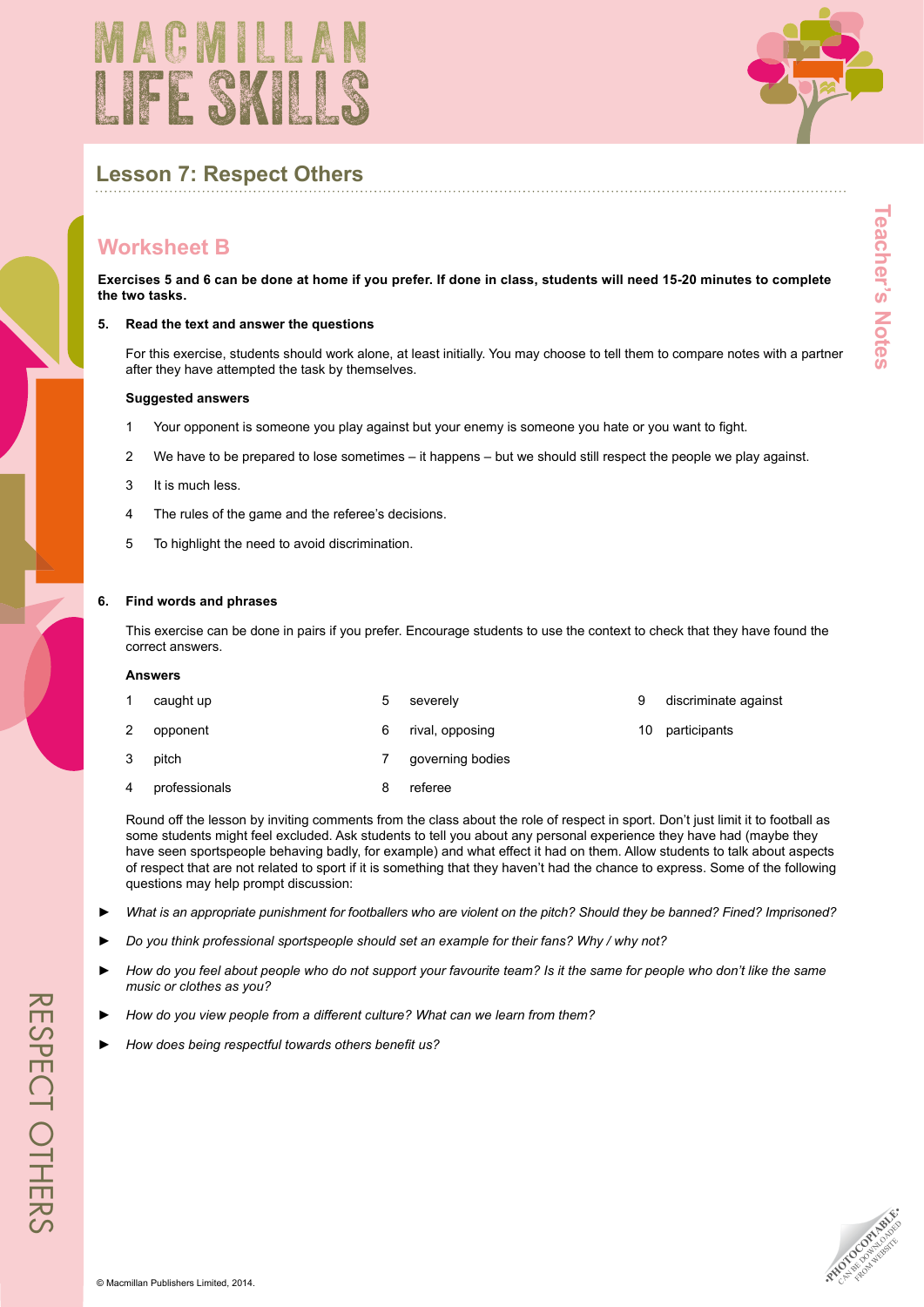



**Student's Copy**

Student's Copy

# **Lesson 7: Respect Others**

## **Worksheet A**

**1. Number the following in order of how important you think they are, with number 1 as the most important.**

## Respect for:

| your elders (the older generation) | situations (e.g. formal occasions) | people with different beliefs  |
|------------------------------------|------------------------------------|--------------------------------|
| your community                     | your parents                       | people less fortunate than you |
| the environment                    | teachers and lecturers             |                                |
| authority                          | opponents in sport                 |                                |

## **2. Complete the sentences using the words in the box.**

| deserve      | earn | mark | regard |
|--------------|------|------|--------|
| discriminate | lack | pay  | show   |

- 1 You should \_\_\_\_\_\_\_\_\_\_\_\_\_\_\_\_\_\_\_ attention when people talk to you. It's a sign of respect.
- 2 It is important to \_\_\_\_\_\_\_\_\_\_\_\_\_\_\_\_\_\_\_ consideration towards others at all times.
- 3 To become captain of the team you have to \_\_\_\_\_\_\_\_\_\_\_\_\_\_\_\_\_\_\_\_\_\_\_\_\_\_\_the respect of your teammates.
- 4 If you never respect others, then you don't \_\_\_\_\_\_\_\_\_\_\_\_\_\_\_\_\_\_\_\_\_\_\_ respect yourself.
- 5 We should never \_\_\_\_\_\_\_\_\_\_\_\_\_\_\_ other people's opinions as unimportant they have a right to believe what they want.
- 6 If you **see against people or groups, it shows you do not respect their views.**
- 7 As a \_\_\_\_\_\_\_\_\_\_\_\_\_\_\_\_\_\_\_\_\_\_\_\_\_ of respect for the popular actor, they named a street after him.
- 8 His school report mentioned that his behaviour sometimes showed a **Example 20** of respect for his teachers.

## **3. Tick the sentences in exercise 2 that you agree with. Make a note of some of your reasons.**

*e.g. <sup>1</sup>* 4 *You should at least listen to the other person even if you don't agree.*

**4. The following examples show a lack of respect. Work with a partner and choose four items. Then make notes of how you feel about them, who or what is being disrespected, and what people could do to change their attitudes. You should use ideas from the exercises above.**

> Throwing litter in the street

Sending text messages in class

Making fun of people or teasing them

Ignoring the opinions of others

Putting pressure on people to do what you want to do

Going along with prejudices

Drawing graffiti

Being rude to parents or teachers

Dominating or monopolising the conversation

> Cheating in a game or sport